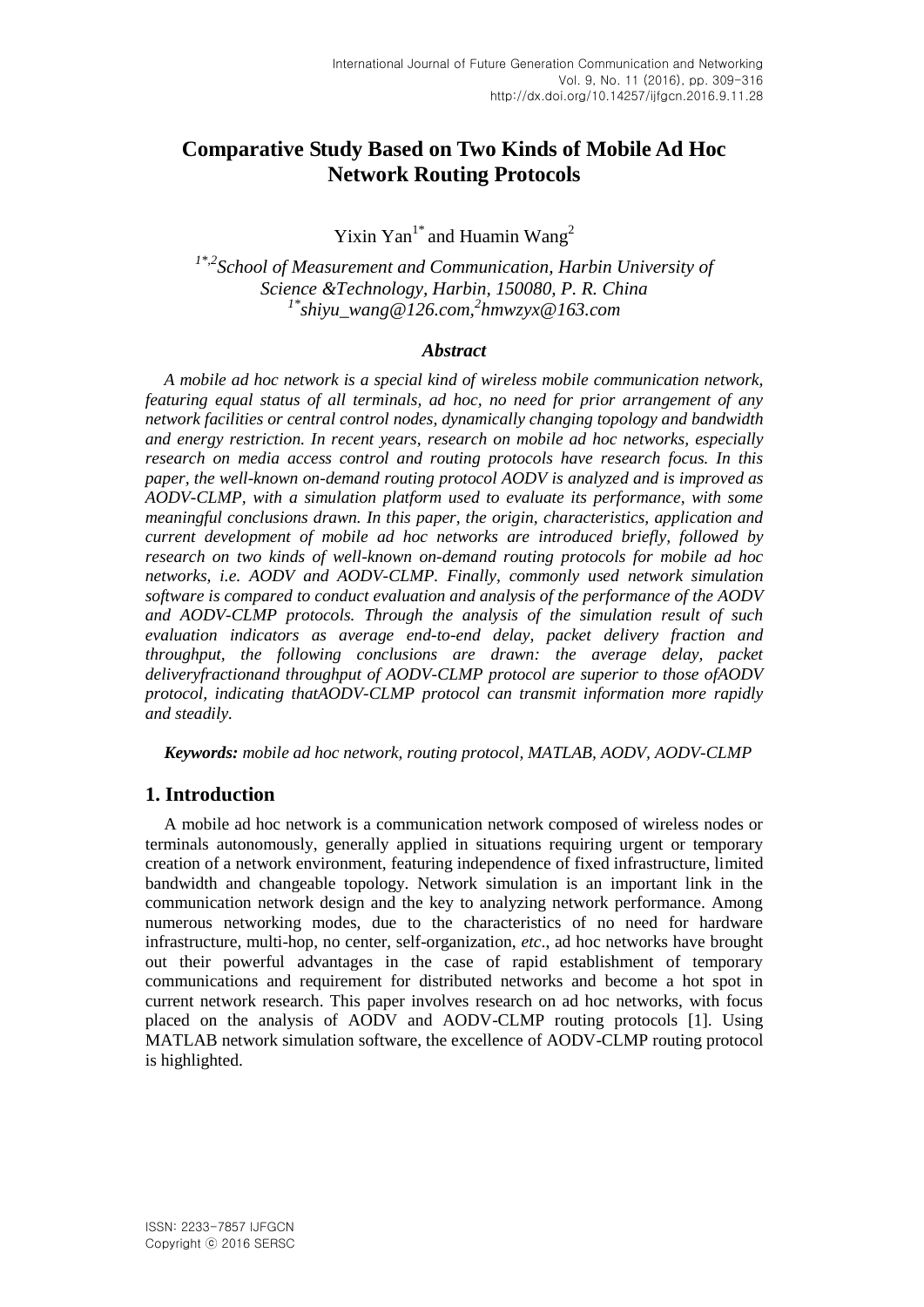# **2. AODV and AODV-CLMP Protocols**

## **2.1 AODV Protocol**

**2.1.1. Definition of AODV:** AODV (Ad hoc on-demand distance vector routing) is a source-driven routing protocol. When a node needs to transmit information to the other nodes in the network, it must send RREQ (route request) message in the form of multicasting [2]. The RREQ message includes the network layer address of the initiating node and the destination node. When a neighboring node receives the RREQ, it will first judge whether the node itself is the destination node. If so, it will send RREP (route reply) to the initiating node; if not, it will search the table of nodes for a route to the destination node, and if any, it will send RREP to the source node in the form of unicasting, or it will transfer the RREQ for search.

### **2.1.2 Characteristics of AODV:**

(1) AODV is a network layer protocol and an application layer protocol has to be triggered during route search each time, increasing the complexity of implementation.

(2) The frame size stipulated by IEEE 802.15.4 is 127 bytes, of which at most 25 byte are used for MAC head and tail verification and 48 bytes are occupied by IPv6 head and UDP head, with only 54 bytes remaining free.

(3) In LR-WPAN, the topology is relatively simple, the network scale is relatively small and the position of nodes is not stable. In the design, consideration should be given to simplicity and energy conservation -related issues. These issues are not considered in the route framework and message design of AODV.

AODV (Ad hoc On-Demand Distance Vector Routing) protocol for mobile ad hoc networks is a routing protocol for route selection in mobile mesh networks and it can realize unicast and multicast routing [3]. This protocol is a typical protocol under the ondemand route generation mode in ad hoc networks.

**2.1.3 AODV Realization Technology:** AODV is a reactive routing protocol, which means that when a package is sent to the destination node, the source node starts the route lookup process in the network to find a corresponding route. On the contrary, many ordinary Internet protocols are proactive, which means that their route lookup doesn't rely on whether the nodes on the path will send packages, but that each node maintains a table of routes that contains information about routes reaching the other nodes. Routing information is exchanged periodically between the nodes to continuously update each node's own table of routes so that the network topology and changes can be reflected in a timely manner and consistent, timely and accurate routing information can be obtained. As is shown in the name of the protocol, AODV protocol is a distance vector routing protocol.

In AODV, the entire network is still unless there is demand for connection establishment, which means that only when a network node requires connection establishment, will a connection establishment request be broadcast. The other AODV nodes will transfer this request message and record the source node and the temporary route back to the source node. When a node that receives the connection request knows the route to reach the destination node, it will send this route information to the source node by taking the previously recorded temporary route back to the source node. Then the source node begins to use the route that goes through other nodes and has the minimum hops. In case of a broken link, route errors will be sent back to the source node, which will restart the route lookup process.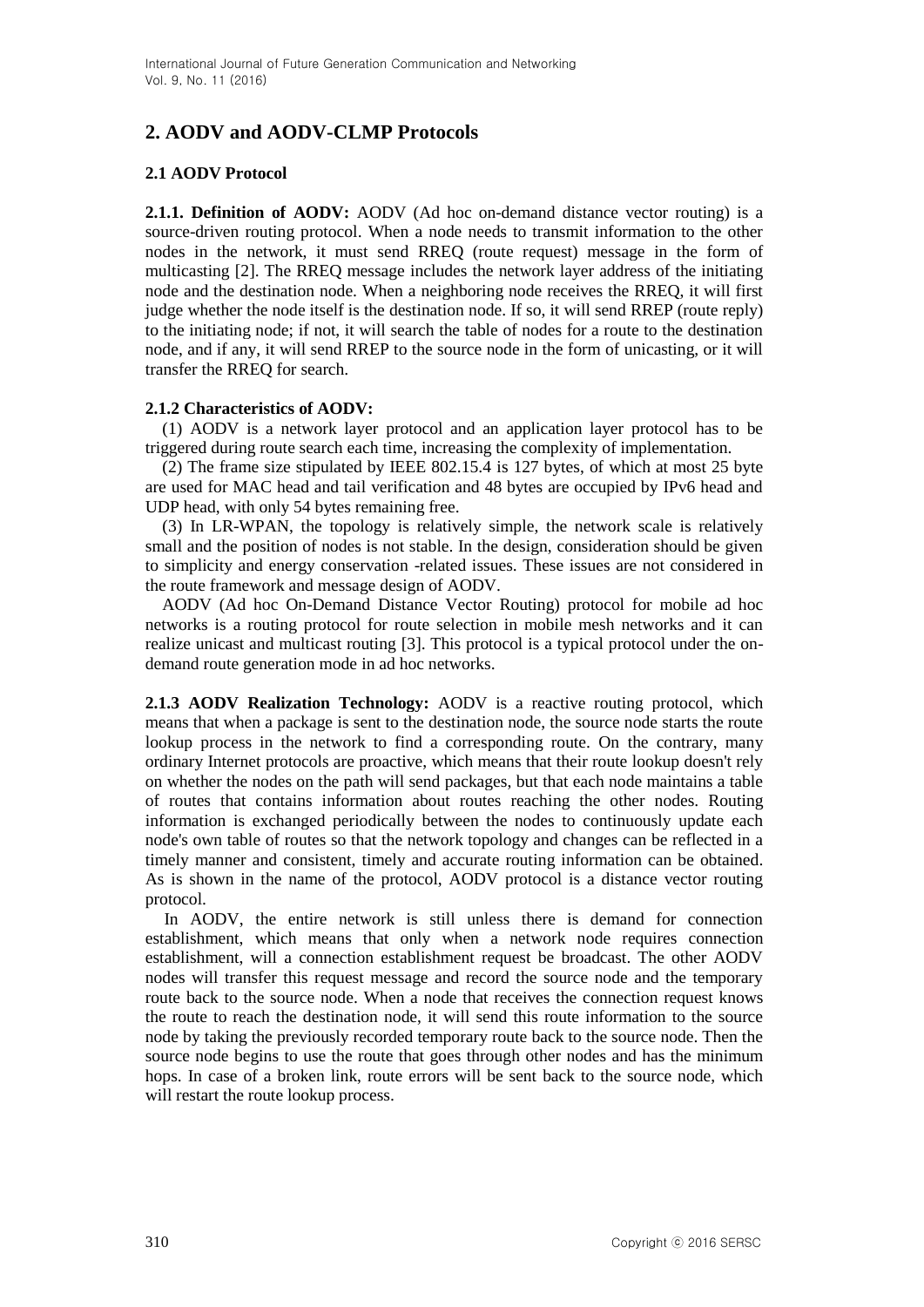### **2.2. AODV Improvement-based AODV-CLMP Protocol**

**2.2.1. Origin of AODV-CLMP:** Cross-layer-based WMN multipath routing protocol (AODV-CLMP) proposed by us, an improved protocol based on AODV, is a routing protocol designed for the backbone network of WMN, with the main aim to make full use the resources in the network, especially free nodes and paths with wireless channels in good condition, so that network load can be more balanced to the greatest extent to improve network performance and meet the users' QOS requirements. Compared with traditional mobile ad hoc network routing that uses periodically sent detection packets to obtain network state information, the methods involves autonomous nodes and obtains the node resource use degree and channel competition state information through interaction with lower layers, greatly saving valuable network resources [4].

In a wireless network, there are usually two cases that will result in network congestion, with one being the reduced forwarding capacity of nodes due to insufficient node resources and the other one being the feature of shared wireless network channels. As each kind of business needs to compete for the right to use such channels, it results in severe channel competition in a certain area. Either of the above two cases may result in local network congestion, causing such phenomena as route lookup a number of times and packet loss, reducing the performance of a part of the network and even the entire network. In order to better solve such congestion problems, we include the two congestion perception-based cross-layer route selection parameters, *i.e.* node queue usage rate and frame successful delivery ration our new routing protocol.

| Higher Layer  |                                    |
|---------------|------------------------------------|
| Routing Layer | <b>Routing Metrics Call Module</b> |
| MAC.          | <b>BOR Collection Module</b>       |
|               | <b>SFDR Collection Module</b>      |

#### **Table 2-1. Cross-layer Routing Protocol (AODV-CLMP) Stack**

#### Physical Layer

Table 2-1 is a cross-layer protocol stack model for the new routing protocol. Due to the need to collect BOR and SFDR information, a parameter call module and a parameter collection module are added between the routing layer and the MAC layer. The parameter collection module is responsible for the statistics of the BOR and SFDR information of the node; the parameter call module provides interfaces for the routing layer to call the two kinds of routing metrics information. Each node maintains two tables of congestion state: BOR and SFDR.

**2.2.2. AODV-CLMP routing discovery:** When a certain node needs to obtain the route of another node, this node starts a route lookup process. The source node broadcasts a RREQ packet. Compared with the RREQ pack of AODV, this route has two additional path selection criteria: path minimum frame delivery success ratio and the first hop IP address [5].The minimum frame delivery success ratio of path represents the channel use situation of this RREQ packet in the area of the nodes its passes through, the larger the minimum frame successful delivery ratio, the better quality the path has. The RREQ packet structure is as shown in Figure 2-1. The discovery flow chart of AODV-CLMP routing is as shown in Figure 2-1.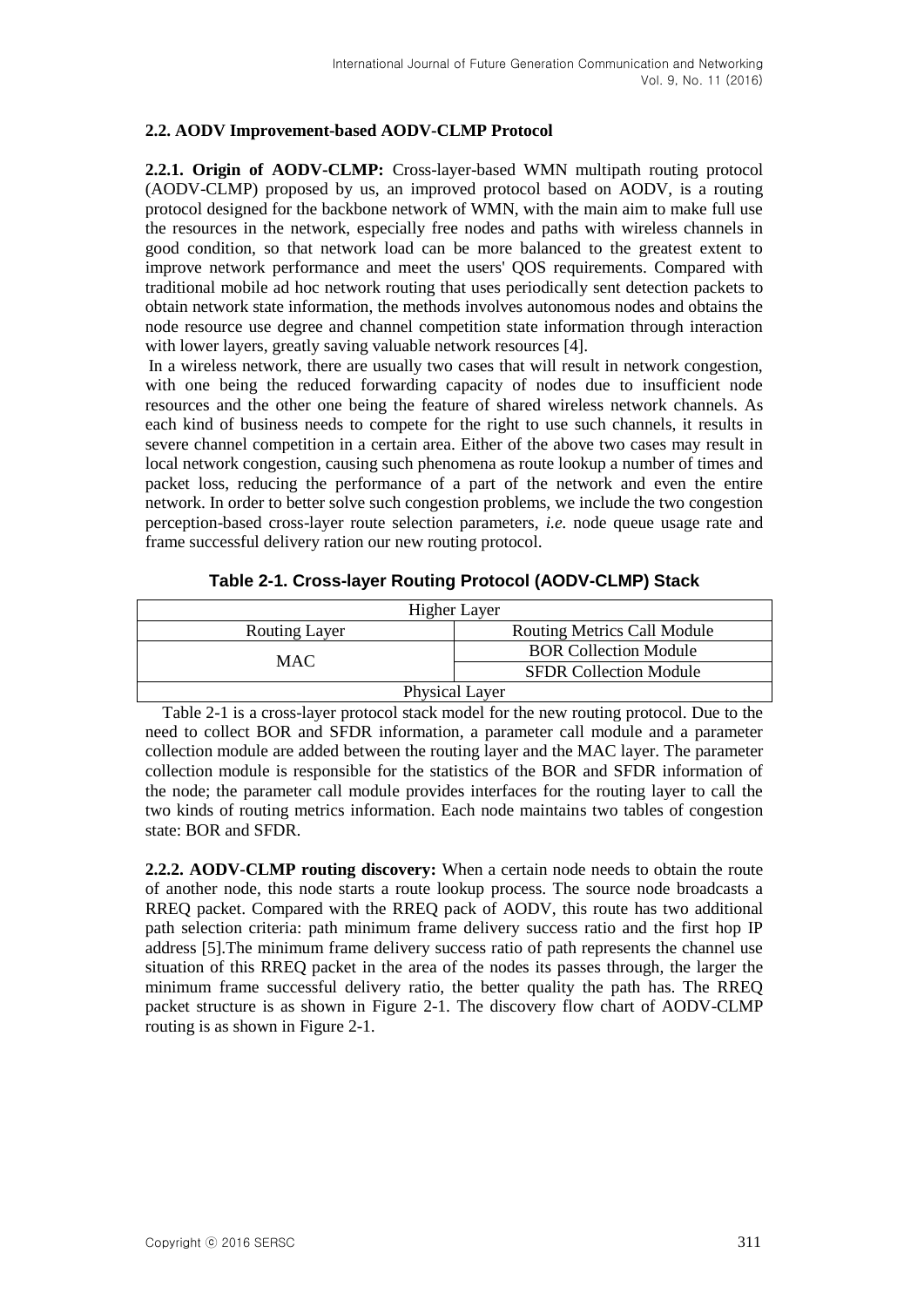## **Table 2-2. Route Discovery Flow Chart**



**2.2.3. AODV-CLMP Routing Maintenance:** The new route, like AODV, uses the mechanism that periodically sends information to neighboring nodes for maintenance. In case of a broken link from a certain node of a certain path to the node of the next hop, this node will send a RERR packet to the source node, and middle nodes can delete the routing information relating to the broken link after receiving the RERR. As the route is a multipath route, if the source node still has routes to the destination node, the source node will not start a new route lookup process. If all routes from the source node to the destination node fail, the source node will restart search for routes to the destination node.

**2.2.4. AODV-CLMP Routing Business Assignment:** After the source node broadcasts a RREQ packet, when the first RREP packet is received, the route that is found earliest will be used to send cached data packets. When the source node receives subsequent RREP packets, there will be a number of routes that can reach the destination node,then the transmission can be assigned to these routes. Use each packet assignment program. This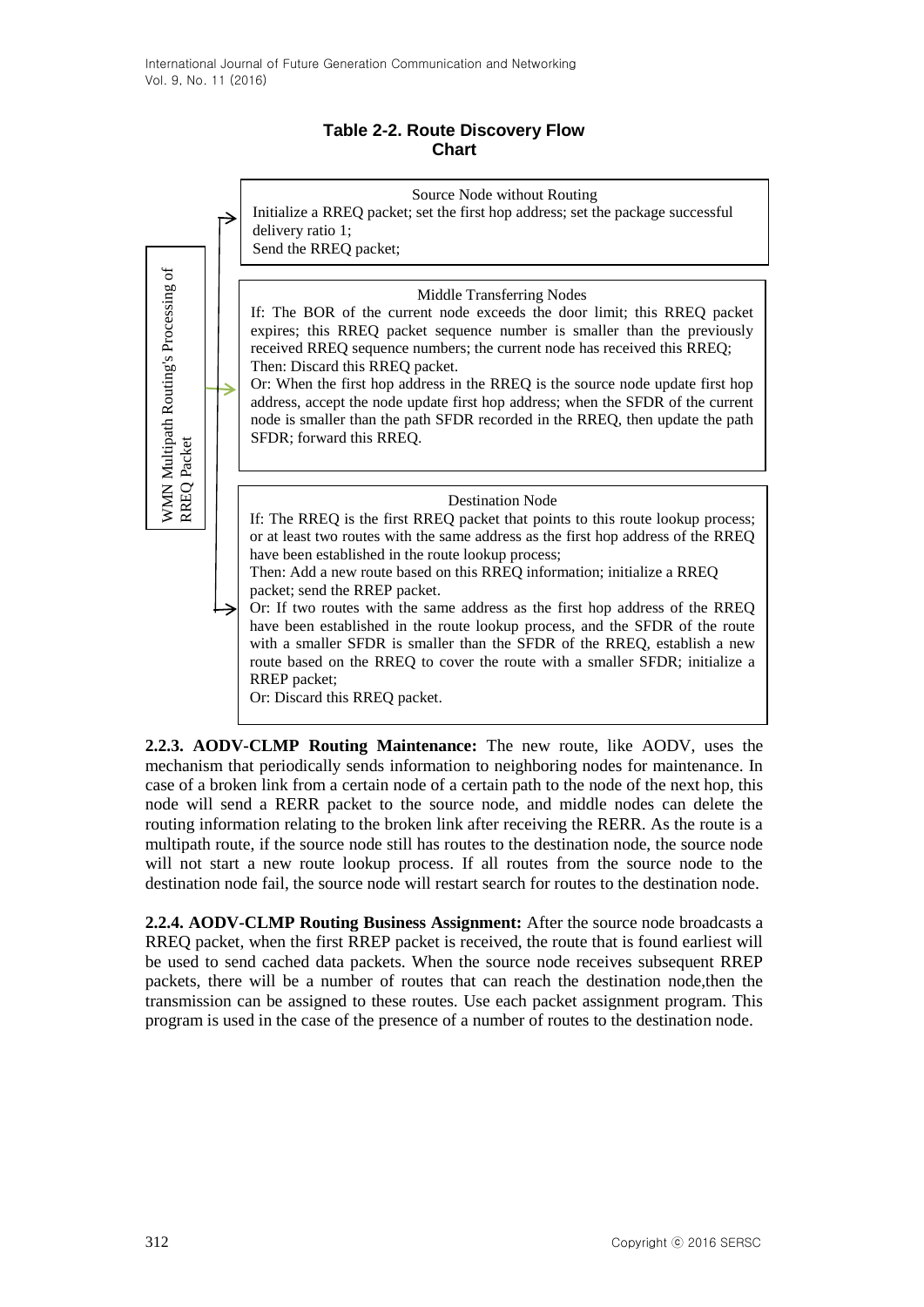# **3. Simulation-based Research on the Performance of AODV and AODV-CLMP Protocols**

In Section 2.2, we give detailed description of the AODV-based improved AODV-CLMP routing algorithm. The following is a simulation experiment on AODV-CLMP and AODV routing protocols based on different simulation scenes, with the simulation result analyzed. Our simulation scenes are mainly based on different network node densities.

#### **3.1. Simulation Environment Creation**

We use MATLAB as the simulation platform for the experiment, the network topology required in the experiment is generated by NSG tool and the whole experiment scene area is 2000mx2000m, with 100 nodes randomly distributed, with simulation time of 100s. The Twe0RayoroundRefleetionMode is adopted for channel and wireless models, and the DCF(Distributed Coordination Function) of IEEE802.11 is used on the MAC layer. During the simulation, we will use two kinds of routing protocols to conduct UDP business performance analysis respectively. As the MAC layer has been optimized with the routing algorithm proposed by us, the optimized MAC and queue algorithm are used for AODV-CLMP routing protocol, while the default MAC and queue algorithm are used for the standard AODV routing protocol. The simulation experiment focuses on the simulation analysis of the UDP business performance of WMN in terms of network node density. The focus of the performance assessment is placed on the following aspects: (l) end-to-end data throughput (2) average end-to-end delay; (3) rate of the data packets successfully sent; (4) ratio of control messagesto data messages.

### **3.2. Effect of Network Node Density on Routing Performance**

In MATLAB simulation, routing performance evaluation is conducted based on the random scenes with the number of nodes being 20, 30, 40, 50, 60, 70, 80, 90 and 100 respectively , mainly involving the following aspects(l) end-to-end data throughput (2) average end-to-end delay; (3) rate of the data packets successfully sent; (4) ratio of control messages to data messages.

Figure 3-1 shows the simulation result of average network end-to-end delay under different network node densities. Overall, under four node densities, the time delay performance of AODV-CLMP is superior to that of AODV. First, AODV-CLMP chooses the nodes with a low queue occupancy rate to forward data packets through BOR parameters; second, AODV-CLMP avoids hot spot area involving fierce competition through SFDR parameters, and at the same time, the use of multipath transmission greatly reduces the waiting time of data packets in the queue, contributing to time delay performance of AODV-CLMP that is far superior to that of AODV. Within an appropriate scope, when the number of nodes increases, the opportunity of AODV-CLMP routing protocol finding a number of paths with good performance can be greatly increased, and even the time delay in data transmission can be reduced [6].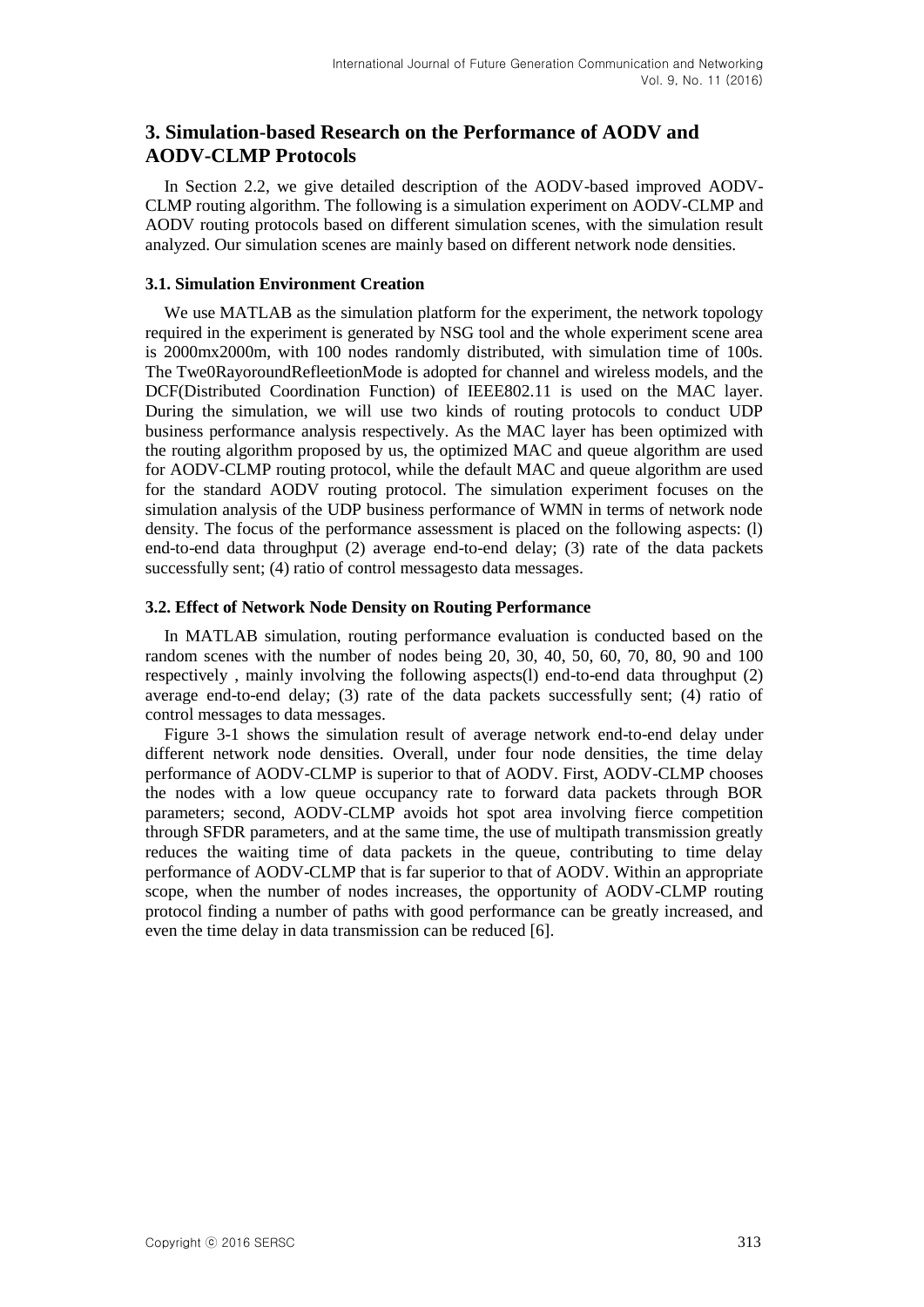International Journal of Future Generation Communication and Networking Vol. 9, No. 11 (2016)



**Figure 3-1. Number of Network Nodes and Time Delay**

Figure3-2and Figure 3-3 respectively reflect the changes of the ratio of control packets to data packets, packet delivery success rate and network throughput with the network node density. As these three performance evaluation indicators are not independent of each other (for example, the higher the packet successful delivery rate, the higher the network throughput), we will discuss them together here.

The ratio of control packets to data packets reflects routing efficiency. Each time a data packet is sent successfully, the number of control packets that need to be sent gets smaller, indicating the high efficiency of routing protocols. As can be seen in Figure 3-2, under the same node density, the routing efficiency of AODV-CLMP is far superior to that of AODV. In AODV-CLMP, consideration is given to node congestion during the route lookup period and all selected nodes have a lot of resources available. Seen from the simulation scene setting, we injected six UDP flows into the network when 10 seconds passed, and these six UDP flows would initiatively avoid the paths selected by the six UDP flows operating in the network and use the nodes with small BOR; at the same time, we optimized the control packet forwarding strategies, and reduced the number of routing control packets in the network. The above measures have greatly reduced the routing control packets of AODV-CLMP and improved routing efficiency, path reliability and packet delivery rate, as shown in Figure 3-3.



**Figure 3-2. Number of Network Nodes and Ratio of Control Packets and Data Packets**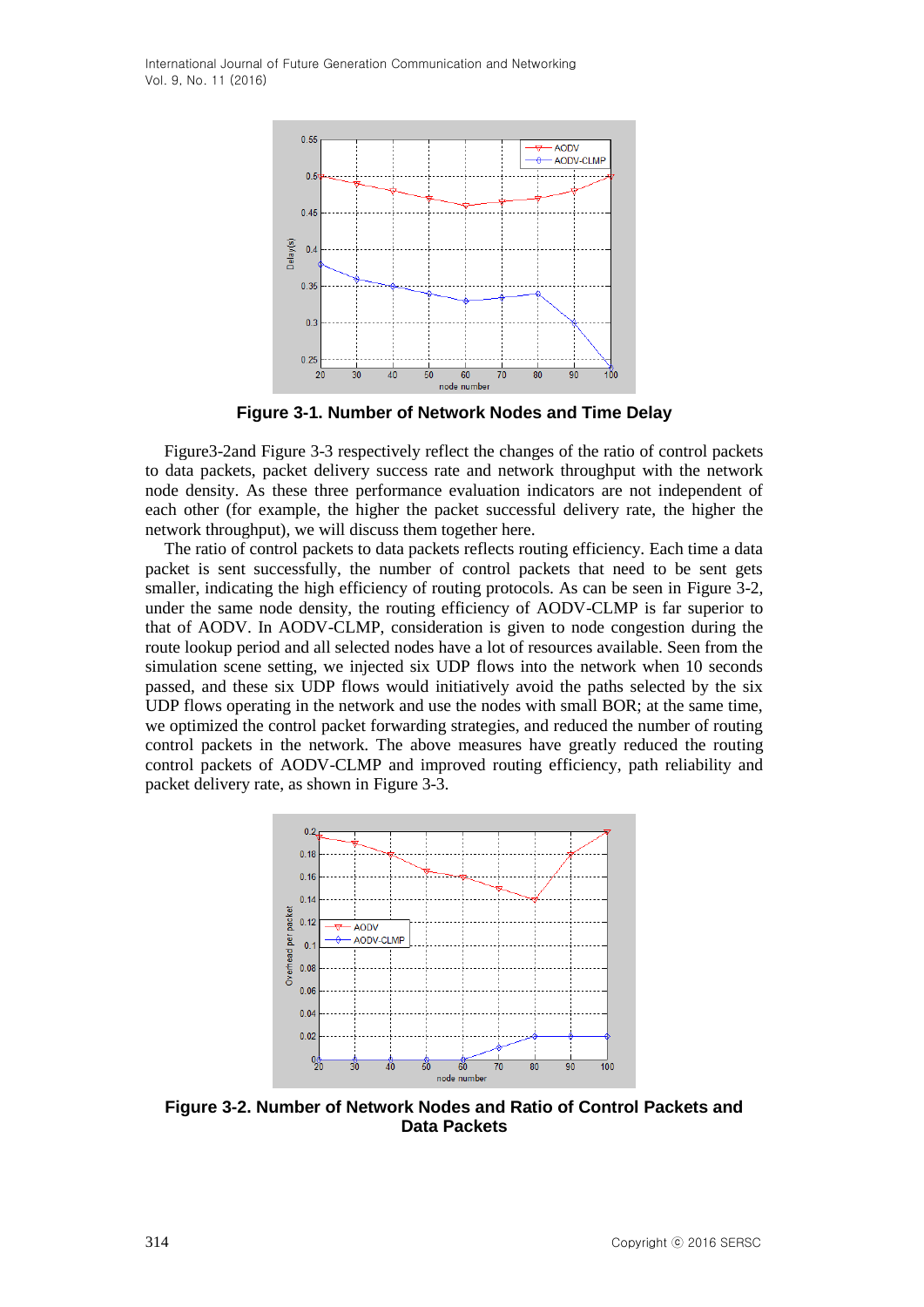

**Figure 3-3. Number of Network Nodes v Packet Successful Delivery Ratio**

It can be seen in Figure 3-2 that as for AODV-CLMP, in the case of a relatively small number of network nodes, the ratio of control packets to data packets is very low. Then with the increase in the network node density, the ratio gradually rises, which is because that the increase in the network nodes has contributed to the broadcasting of control packets within a wider scope and increased the number of control packets. AODV-CLMP is an improved multipath routing protocol. When the source node is able to find a number of paths, it adopts multipath transmission; if the source node has only one path, it adopts single-path transmission [7]. The increase in the number of nodes can greatly increase the opportunities of the routing protocol fining a number of paths with good performance. Multipath routing can not only balance network load, which is fully reflected in Figure 3- 2, but also enhance routing reliability, thereby increasing the packet successful delivery rate[8], which is fully reflected in Figure 3-3. Figure3-4 shows the simulation result of routing throughput performance under different node densities. Coupled with Figure 3-3, due to the high packet successful delivery ratio of AODV-CLMP, accordingly, its throughput is also superior to that of AODV.



**Figure 3-4. Number of Network Nodes v Throughput**